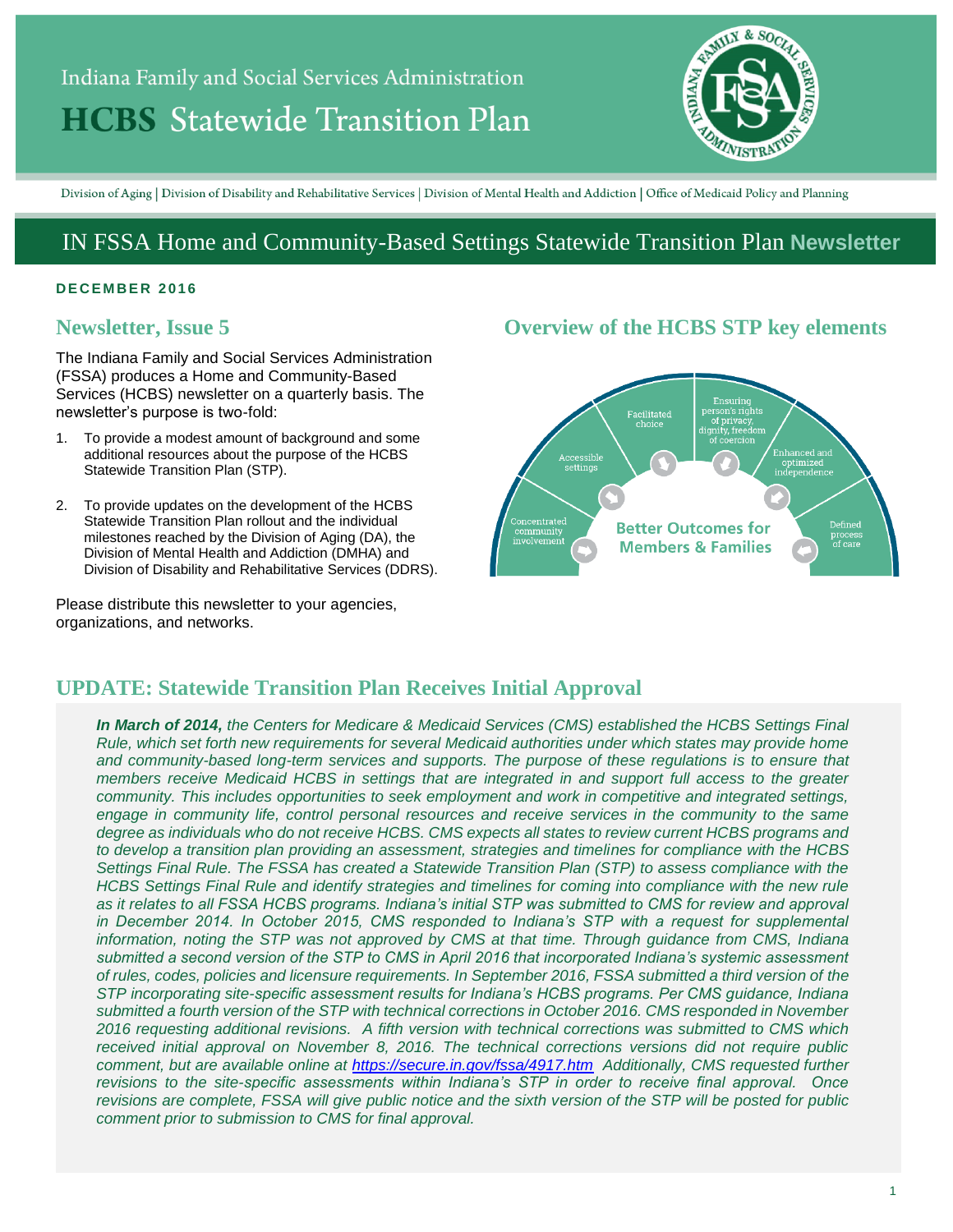# **FSSA Division Updates** *Division of Aging (DA)*



The Division of Aging is pleased that Indiana has received initial approval of the systemic portion of the Statewide Transition Plan. The DA will continue to make updates to this document as the transition process continues. The focus now is on working with providers to bring DA's programs into compliance.

Updated information about the Settings Rule, the Statewide Transition Plan, and the transition timeline will be shared at a provider training scheduled for December 13 in the Indiana Government Center South Building. The DA is strongly encouraging all providers of assisted living, adult day and adult family care services to attend this training. The morning session will include updates on the state's efforts to come into compliance with the Settings Rule, an overview of the heightened scrutiny process and deadlines, and the remediation process. The afternoon session will include breakouts for each provider type, and allow providers to engage and ask questions specific to their service area. Location and registration information are as follows:

Date: Tuesday, December 13, 2016 **Time:** 10 a.m. to 3:30 p.m. EDT (Sign in begins at 9:30 a.m.)<br>**Location:** Conference Center - Auditorium **Location**: Conference Center - Auditorium Indiana Government Center South 402 W. Washington Street, Indianapolis, IN 46204

Providers must register online at:<http://www.in.gov/fssa/5266.htm>

Letters will go out to all providers in early 2017 identifying their areas of operation that need to be remediated in order to come into compliance with the Rule.

As part of the transition process, the DA implemented a brief hiatus on the certification of new residential and adult day service providers for the Aged & Disabled (A&D) and Traumatic Brain Injury (TBI) waivers. The DA anticipates that this will last no longer than the end of February of 2017. The DA is using this time to re-write the waiver certification requirements in the Aging Rule, develop the templates and forms that we will need to support the remediation process for providers, and develop the staff capacity to support the remediation and certification processes.

Two collaborative workgroups have been formed by the DA, one each for Assisted Living and Adult Day Care. These groups consist of representatives of providers and their trade associations, case managers, and consumer advocates. These groups are working alongside the state to re-write the rules and regulations for provider certification. These new requirements will be the basis for certification of new providers and for the remediation activities for all existing providers.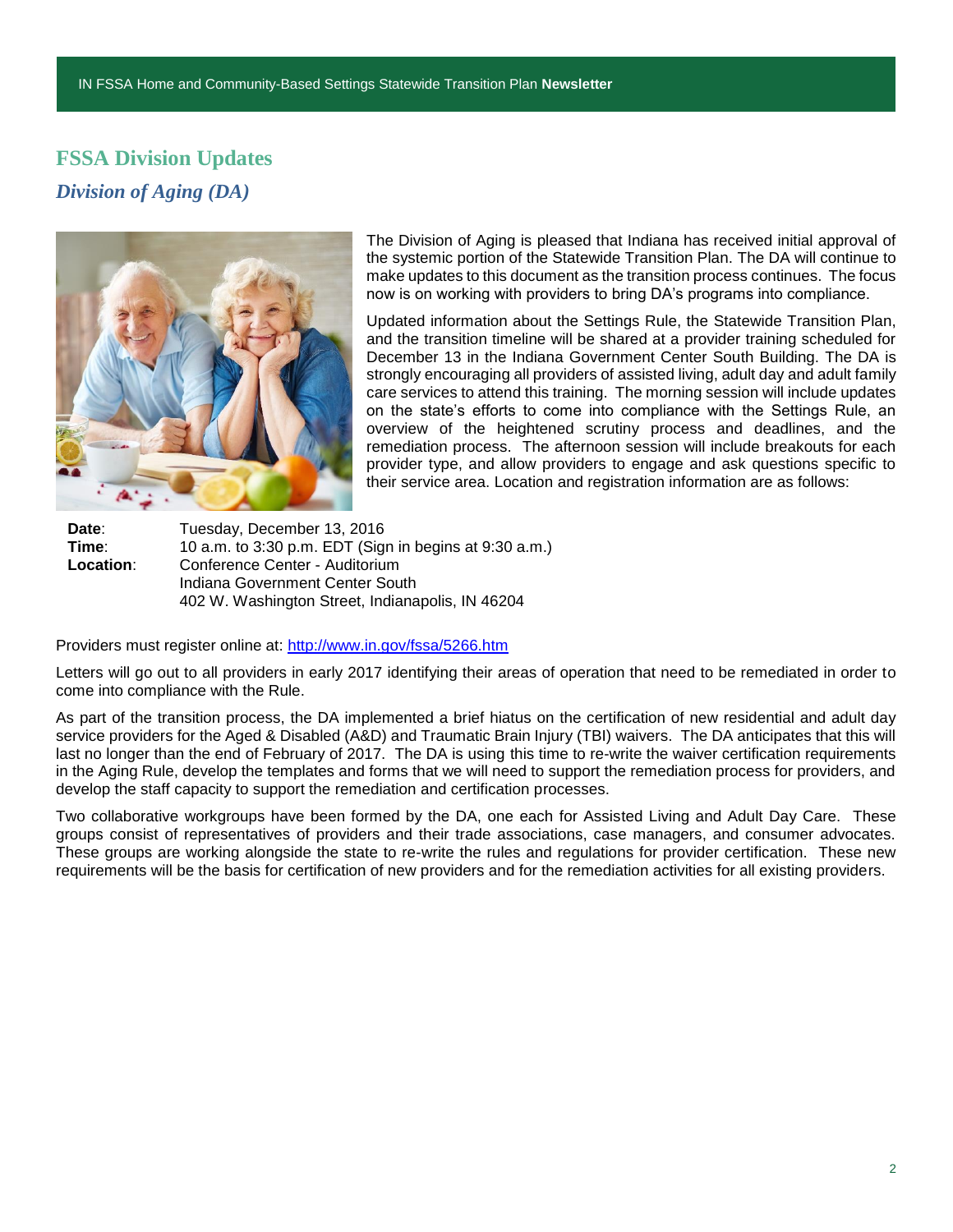# *Division of Mental Health and Addiction (DMHA)*

### **DMHA-Adult's Ongoing Outreach and Training for HCBS Providers**



The DMHA's Adult 1915(i) State Evaluation Team (SET) continues to assist providers of home and community-based services with implementation of the HCBS Statewide Transition Plan. An information session for provider agency CEOs and other involved staff was held on November 18, 2016 at Larue Carter Hospital in Indianapolis. The session focused on strategies that agencies can use to help their provider owned, controlled, or operated (POCO) residential settings become compliant with the requirements of the HCBS Settings Final Rule. DMHA shared many examples of policy statements and excerpts from leases/residency agreements which demonstrated compliance with the Final Rule. Strategies and examples for documenting modifications to any of the additional requirements for POCO residential settings were also presented. The presentation slides, as well as a narrated version of the

presentation, are available on multiple FSSA websites, including:

- [Adult Mental Health Habilitation](http://www.in.gov/fssa/dmha/2876.htm)
- [Behavioral and Primary Healthcare Coordination](http://www.in.gov/fssa/dmha/2883.htm)
- [FSSA Home and Community-Based Services Final Rule Statewide Transition Plan](http://www.in.gov/fssa/4917.htm)

#### **Site-Specific Assessments of POCO Settings**

Now that Indiana's Statewide Transition Plan has received initial approval from CMS, DMHA is focusing on site-specific assessments of POCO settings.

The number of POCO residential settings in Indiana continues to grow, as more settings are identified and assessed. As of November 30, 2016, 232 POCO residential settings have been identified statewide. DMHA is in the process of reviewing HCBS Setting Action Plans from those settings that require remediation to achieve full compliance with the HCBS Settings Final Rule, and has begun to provide feedback to provider agencies on the proposed remediation activities.

DMHA has assessed 188 identified POCO non-residential settings (these are provider-operated settings other than a member's residence where AMHH or BPHC services are or may be delivered - typically outpatient clinics, day service sites, office spaces, and so forth). With only a few exceptions, all of the identified POCO non-residential settings have been determined to be fully compliant with the HCBS Settings Final Rule requirements.

DMHA has completed on-site visits at 46 of 57 POCO settings (residential and non-residential) which were preliminarily designated "Potential Presumed Institutional". The remaining 11 sites will be visited before December 31, 2016. The purpose of the on-site visits was twofold: (1) to determine definitively whether the setting has qualities of an institution, and (2) to determine whether DMHA, in conjunction with the provider agency, will submit evidence to CMS for heightened scrutiny, to overcome the institutional presumption and have the setting deemed home and community-based. A summary of the results of the on-site visits is:

#### • POCO residential settings (42):

- o Settings determined to be NOT INSTITUTIONAL 19
- o Settings determined to be PRESUMED INSTITUTIONAL 12
- o Settings still to be assessed 11